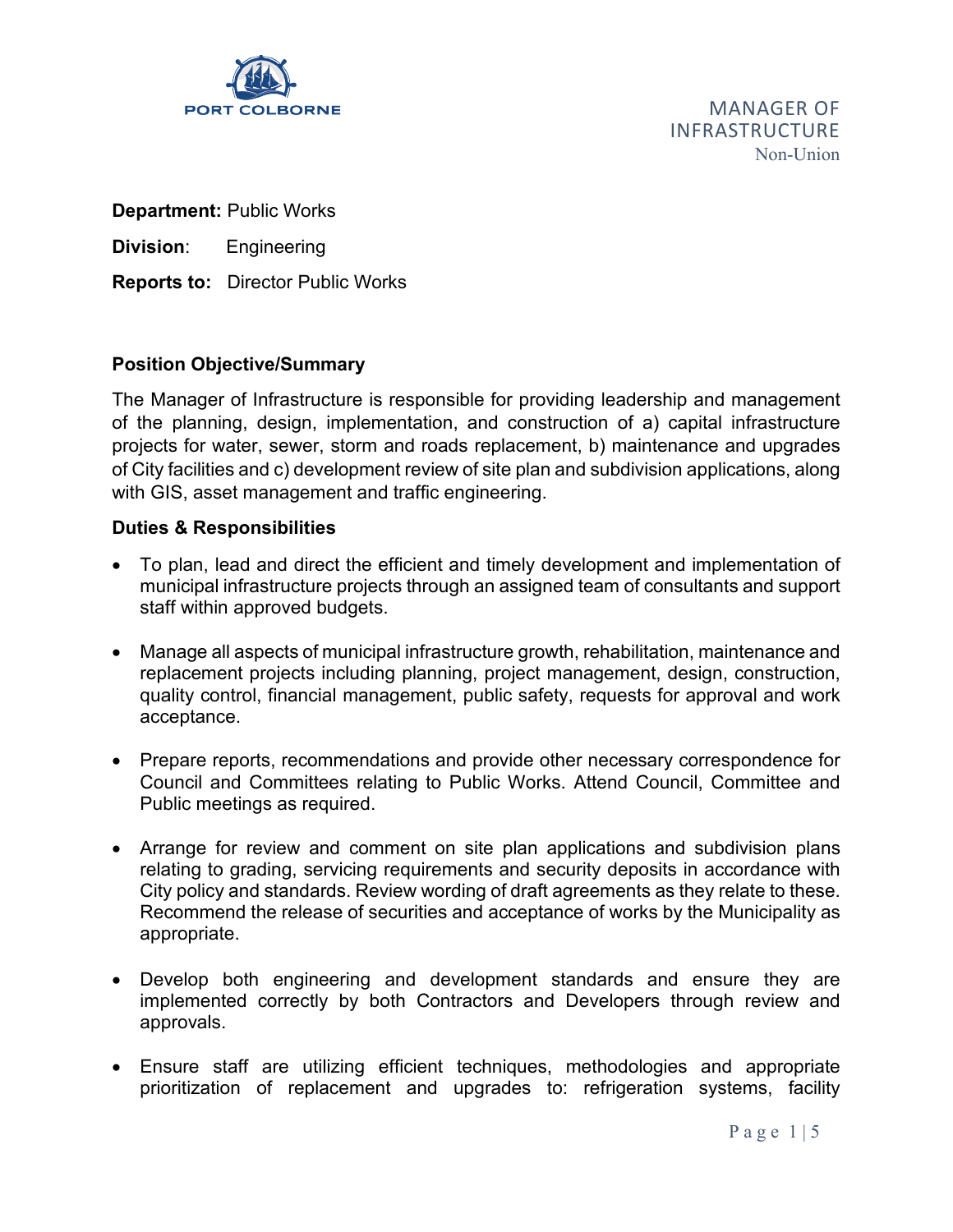

INFRASTRUCTURE Non-Union

maintenance techniques, hydro, plumbing and HVAC systems, Ice making and maintenance equipment.

- Works with the City's work order program (City Wide) creating work orders and reporting action and completion.
- Providing guidance and oversight to staff responsible for capital projects and development engineering review, preparing and administering cost sharing agreements, front ending agreements; conducting field inspections of new infrastructure to ensure conformance with drawings and standards; resolving technical/design issues in the field; pro-acting to minimize concerns from local residents/groups on development and capital engineering construction activities and trouble-shooting/following-up on complaints including arranging remedial action where necessary. Acting as a technical resource when required.
- Prepare or direct the preparation of surveys, plans, designs, specifications, schedules, cost estimates and tender call documents for municipal infrastructure projects and provide contract administration and site inspection duties.
- Coordinate the implementation of infrastructure projects with other Divisions/Departments, third-party user groups and the development community, including providing facilitation and municipal engineering advice and support.
- Liaise with planning and building and IT staff on development review of site plans, subdivisions and grading plans and to create efficient and effective processes for review and approvals.
- Ensure assigned staff use or wear PPE and work in a manner consistent with the OHSA and The Corporation's Health and Safety Policy.
- Ensure that environmental protection is provided within all assigned projects.
- Assist in the development and maintenance of infrastructure databases and coordinate technical data information gathering and infrastructure inspections and evaluations including the review and updating of GIS and asset management files and as-built drawings.
- Prepare administrative reports for presentation to Senior Management and Council in a timely manner, recommend new/amended by-laws and/or policies.
- Provide oversight and guidance to staff regarding traffic studies and tasks including investigations regarding speeding, vehicular access, municipal consents, road closure and right-of-way approvals. Acting as a technical resource when needed.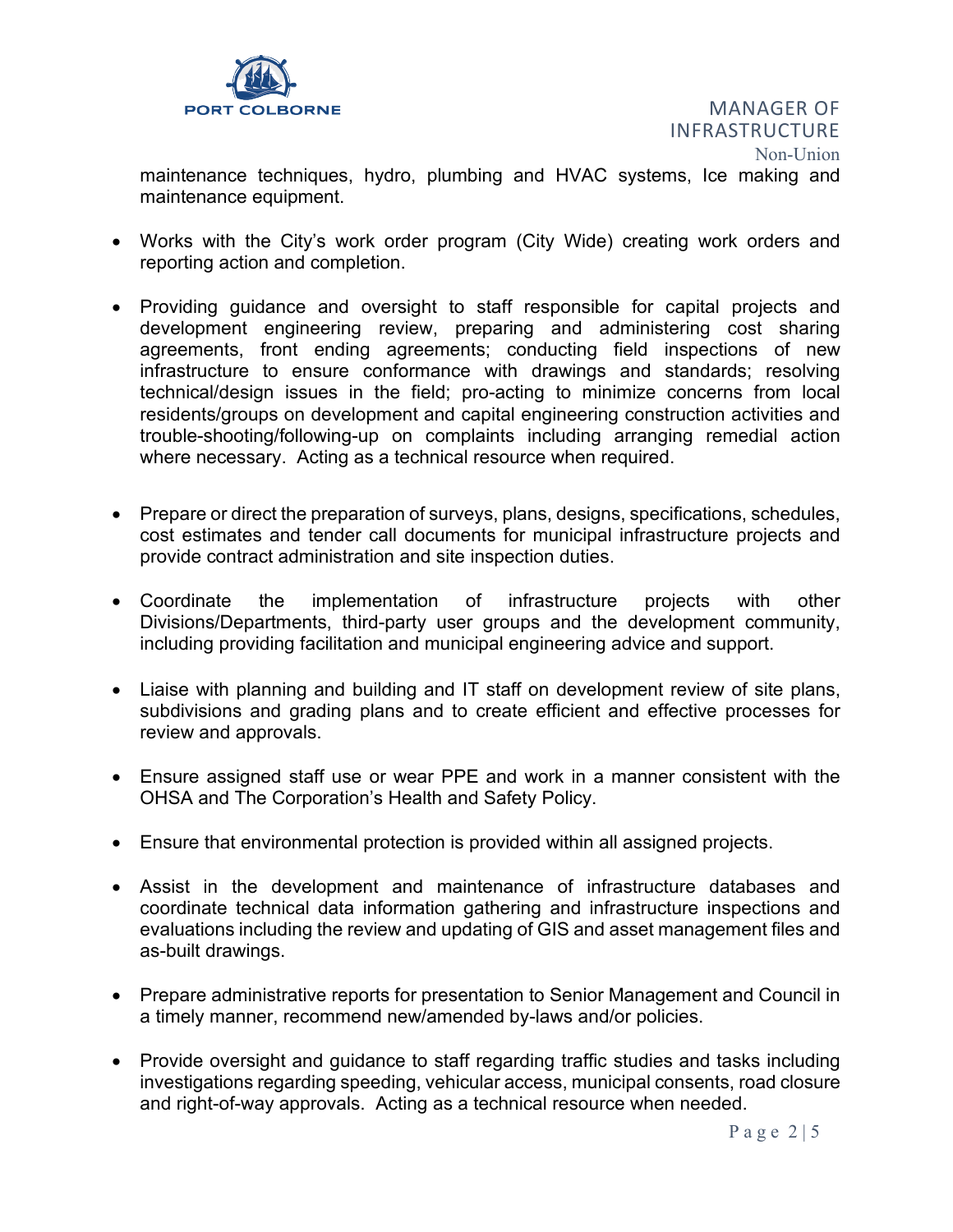

- Provide management approval of material quality summaries and payment certificates for contractors and suppliers.
- Review and provide management approval of construction change orders for construction contracts related to municipal infrastructure projects
- Provide both direct and indirect supervision of staff including assigning, scheduling and prioritization of works, performance review, quality control and mentoring/training.
- Serve as a technical resource to other departments within the City as well as the Engineering division.
- Oversee and participate in the development and administration of the division's annual budget; participate in the forecast of funds needed for staffing, equipment, materials, and supplies; monitor and approve expenditures; implement adjustments.
- Respond to inquiries from internal and external customers, other levels of government and regulatory authorities
- Assist in the development and implementation of process improvements.
- Provide guidance and direction to the Supervisor for the daily routine and non-routine work for Facility Maintenance staff based on maintenance work orders/requests and emergency priorities from sites.
- Researching, recommending, and implementing approved energy-saving systems and energy management programs within facilities
- Providing guidance and support in the coordination of maintenance of the building automation control and security systems for all equipped buildings.
- Other duties as assigned.

#### Work Schedule

Monday to Friday 830-430, attendance at meetings outside of regular working hours as required.

## **Education**

• University Degree in Civil Engineering or an advanced Diploma in Civil Engineering Technology.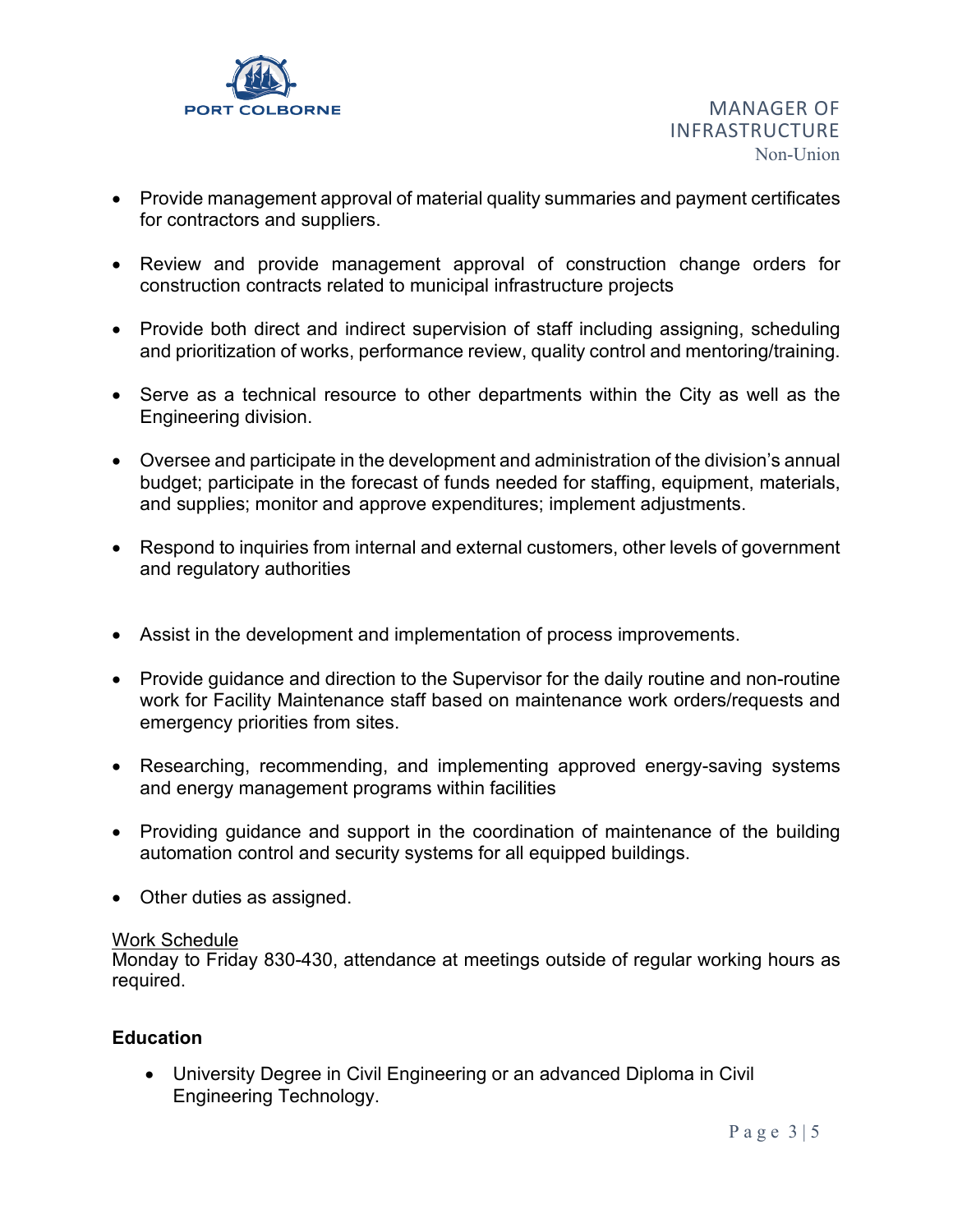

## **Experience**

- Current certification, in good standing, as Professional Engineer (P.Eng.) with five (5) years of municipal engineering experience, or as a Certified Engineering Technologist (C.E.T.) with seven (7) years of municipal experience.
- Three (3) years' experience as a direct supervisor, preferably with an emphasis on infrastructure engineering design and construction, as well as experience working with various municipal departments, developers, consultants and government agencies.
- Ontario Driver's License with a driving record acceptable to the Corporation.

#### **Knowledge**

- Excellent interpersonal and communication skills, including strong presentation skills, with the ability to interact courteously, diplomatically and tactfully with employees, officials, members of the public and members of staff.
- Strong organizational skills to ensure proper work planning and scheduling, as well as the ability to expedite issues to promote effectiveness and efficiency.
- Thorough working knowledge of Ontario legislation/regulations affecting the portfolio including the Environmental Assessment Act, Drainage Act, Source Water Protection legislation, MECP. Sewer and Water Regulations and Procedures, the Occupational Health & Safety Act, the Provincial Minimum Maintenance Standards and associated Regulations, Municipality's Standard Operating Procedures and any other roads, engineering and safety-related legislation/regulations/guidelines; civil engineering principles, standards and best practices; project and contract management; tender practices in a public sector environment

#### **Skills & Abilities**

- Ability to understand written and oral direction.
- Ability to assign work and ensure successful completion by his/her assigned personnel.
- Able to work with minimal supervision.
- Able to handle confidential information.

#### Judgment is exercised in:

- Prioritizing work activities to ensure service levels are being met.
- Recommending equipment, material and personnel needed.
- Responding to concerns/complaints and working to resolve